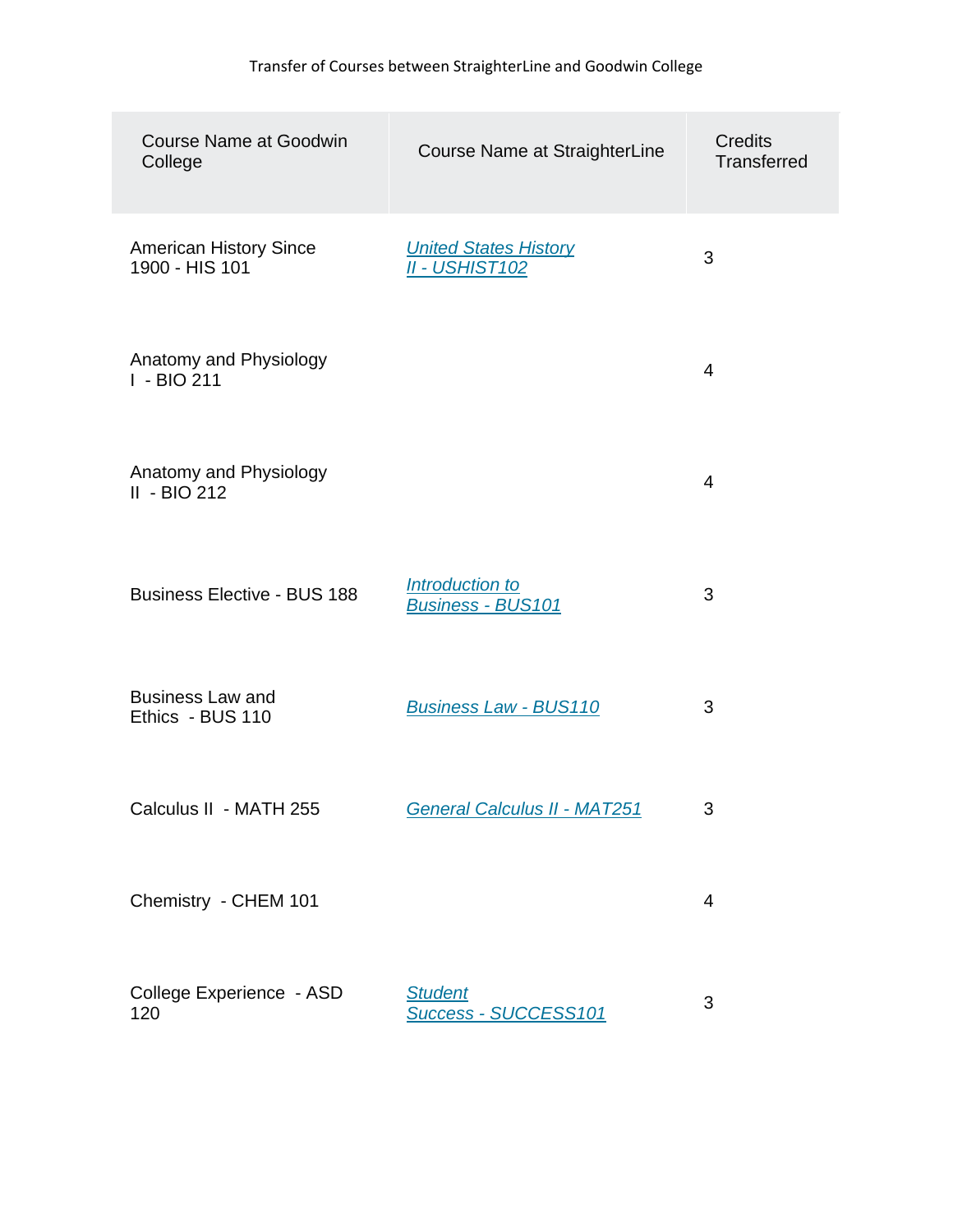| <b>Course Name at Goodwin</b><br>College                                            | Course Name at StraighterLine                            | <b>Credits</b><br><b>Transferred</b> |
|-------------------------------------------------------------------------------------|----------------------------------------------------------|--------------------------------------|
| Elementary Spanish I - SPAN<br>101                                                  | <b>Spanish I - SPAN101</b>                               | 3                                    |
| <b>Elementary Spanish</b><br><b>II - SPAN 102</b>                                   | Spanish II - SPAN102                                     | 3                                    |
| <b>English Composition - ENG</b><br>101                                             | <b>English Composition I - ENG101</b>                    | 3                                    |
| <b>English Elective (Lower</b><br><b>Division Writing</b><br>Requirement) - ENG 188 | <b>English Composition</b><br><b>II - ENG102</b>         | 3                                    |
| <b>Environmental Studies</b><br>Elective - ENV 188                                  | <b>Introduction to Environmental</b><br>Science - ENV101 | 3                                    |
| <b>Health Science</b><br>Elective - HSC 188                                         | Introduction to<br><b>Nutrition - NUTRI101</b>           | 3                                    |
| History Elective (Fulfills the g-<br>us requirement) - HIS 188                      | <b>United States History</b><br><b>I - USHIST101</b>     | 3                                    |
| Human Biology - BIO 120                                                             |                                                          | 4                                    |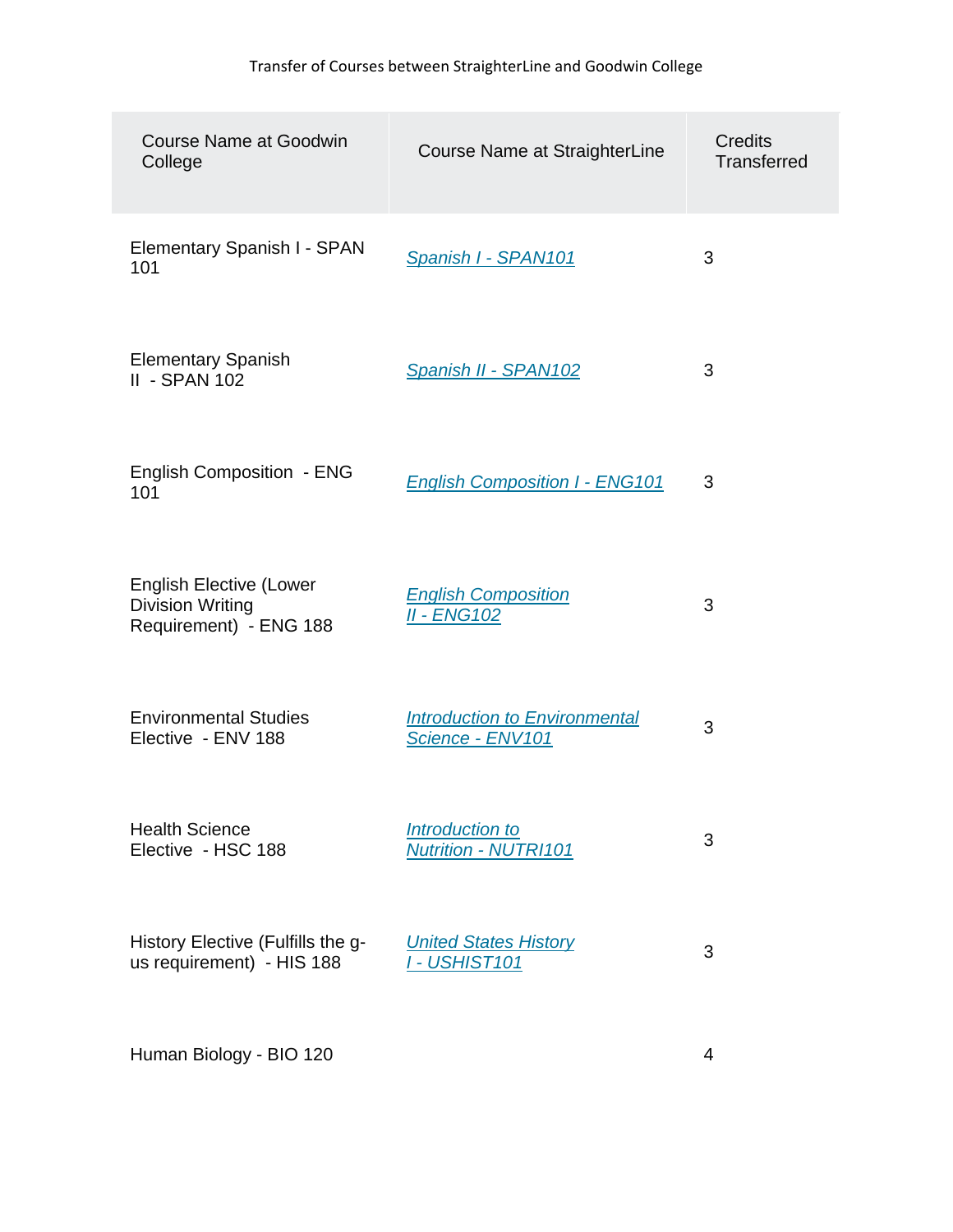| <b>Course Name at Goodwin</b><br>College                                             | Course Name at StraighterLine                      | <b>Credits</b><br><b>Transferred</b> |
|--------------------------------------------------------------------------------------|----------------------------------------------------|--------------------------------------|
| Introduction to Criminal<br>Justice and Law - CJS 101                                | <b>Introduction to Criminal</b><br>Justice - CJ101 | 3                                    |
| Introduction to Early World<br>History - HIS 119                                     | <b>Western Civilization I - CIV101</b>             | 3                                    |
| Introduction to<br>Management - BUS 101                                              | <b>Principles of</b><br><b>Management - BUS201</b> | 3                                    |
| Introduction to Modern World<br>History - HIS 120                                    | <b>Western Civilization II - CIV102</b>            | 3                                    |
| Introduction to Philosophy<br>(Fulfills ethics/philosophy<br>requirement) - PHIL 100 | Introduction to<br>Philosophy - PHIL101            | 3                                    |
| Introduction to<br>Psychology - PSY 112                                              | Introduction to<br>Psychology - PSY101             | 3                                    |
| Introduction to<br>Sociology - SOC 101                                               | Introduction to<br>Sociology - SOC101              | 3                                    |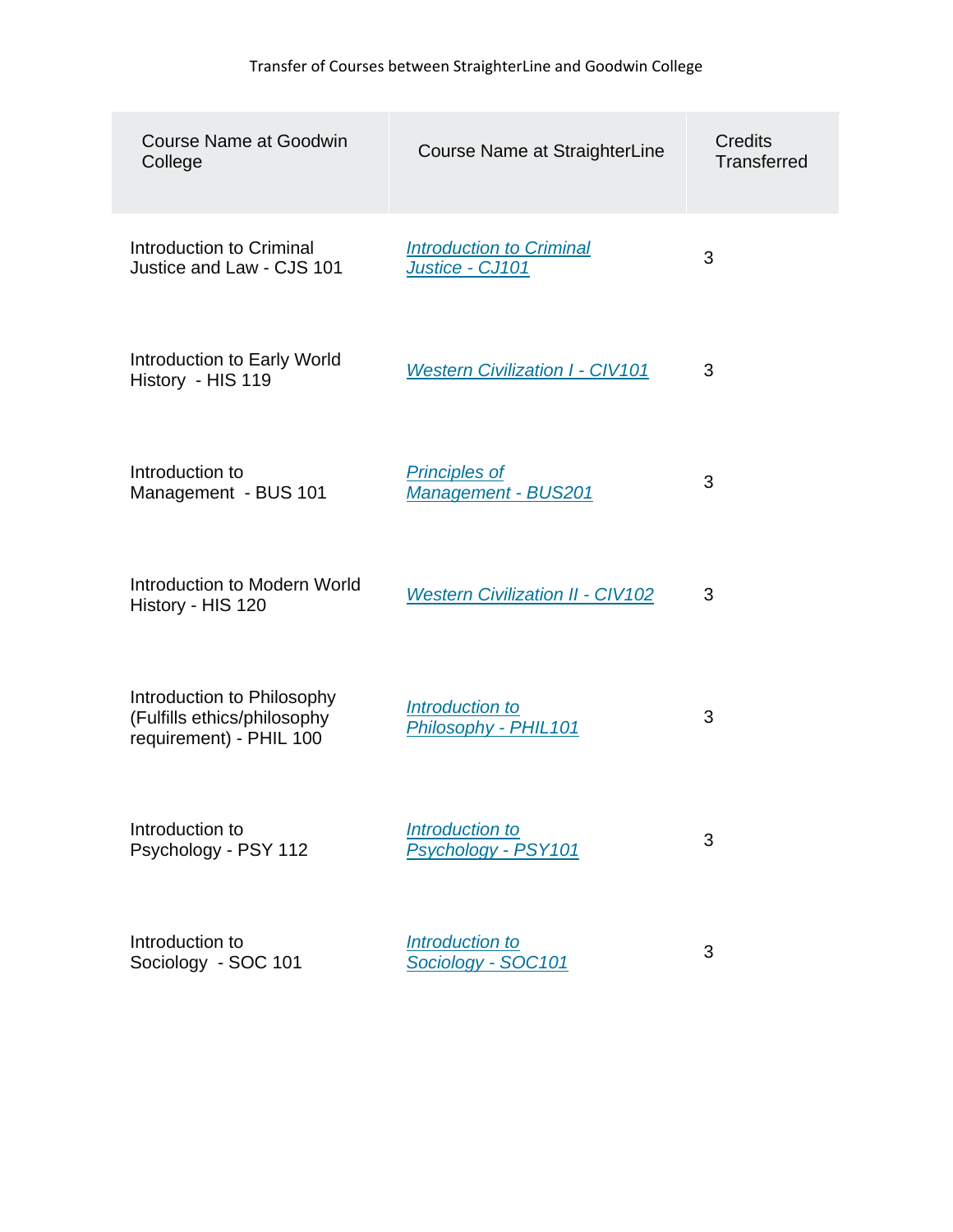| <b>Course Name at Goodwin</b><br>College                       | Course Name at StraighterLine                   | <b>Credits</b><br><b>Transferred</b> |
|----------------------------------------------------------------|-------------------------------------------------|--------------------------------------|
| Introductory Calculus - MATH<br>254                            | <b>General Calculus I - MAT250</b>              | 3                                    |
| Macroeconomics (Fulfills the<br>g-w requirement) - ECN 101     | Macroeconomics - ECON101                        | 3                                    |
| Managerial Accounting - ACC<br>220                             | <b>Managerial</b><br><b>Accounting - ACC150</b> | 3                                    |
| <b>Mathematics Elective (AS</b><br>Level math only) - MATH 188 | College Algebra - MAT101                        | 3                                    |
| <b>Mathematics Elective (BS)</b><br>Level Math) - MATH 288     | <u> Precalculus - MAT201</u>                    | 3                                    |
| Medical Terminology - HSC<br>125                               | <b>Medical</b><br>Terminology - MEDTERM101      | 3                                    |
| Microbiology - BIO 235                                         | Microbiology Lab - BIO250L                      | $\overline{4}$                       |
| Microeconomics (Fulfills the<br>g-us requirement) - ECN 102    | Microeconomics - ECON102                        | 3                                    |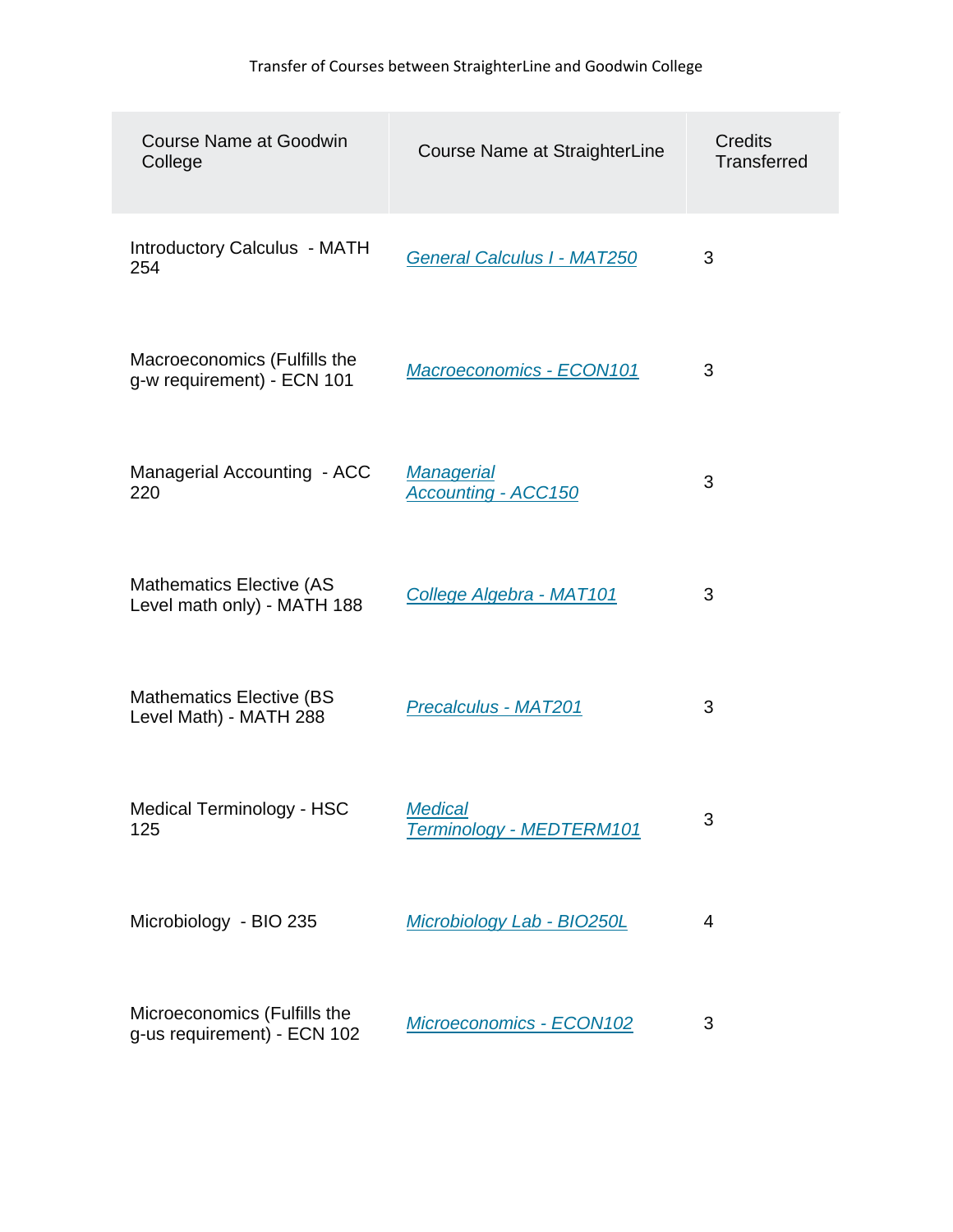| <b>Course Name at Goodwin</b><br>College                                             | Course Name at StraighterLine                     | <b>Credits</b><br><b>Transferred</b> |
|--------------------------------------------------------------------------------------|---------------------------------------------------|--------------------------------------|
| Organizational<br>Behavior - PSY 205                                                 | <b>Organizational</b><br><b>Behavior - BUS120</b> | 3                                    |
| <b>Philosophy Elective (Fulfills</b><br>ethics/philosophy<br>requirement) - PHII 188 | Introduction to<br>Religion - REL101              | 3                                    |
| <b>Political Science Elective</b><br>(Fulfills the g-us<br>requirement) - PSC 188    | <b>American</b><br>Government - POLS101           | 3                                    |
| <b>Principles of Accounting</b><br>I - ACC 101                                       | <b>Accounting I - ACC101</b>                      | 3                                    |
| <b>Principles of Accounting</b><br>II - ACC 201                                      | <b>Accounting II - ACC102</b>                     | 3                                    |
| Principles of Finance - BUS<br>265                                                   | <b>Personal Finance - FIN101</b>                  | 3                                    |
| Principles of Statistics - STAT<br>167                                               | <b>Business Statistics - MAT150</b>               | 3                                    |